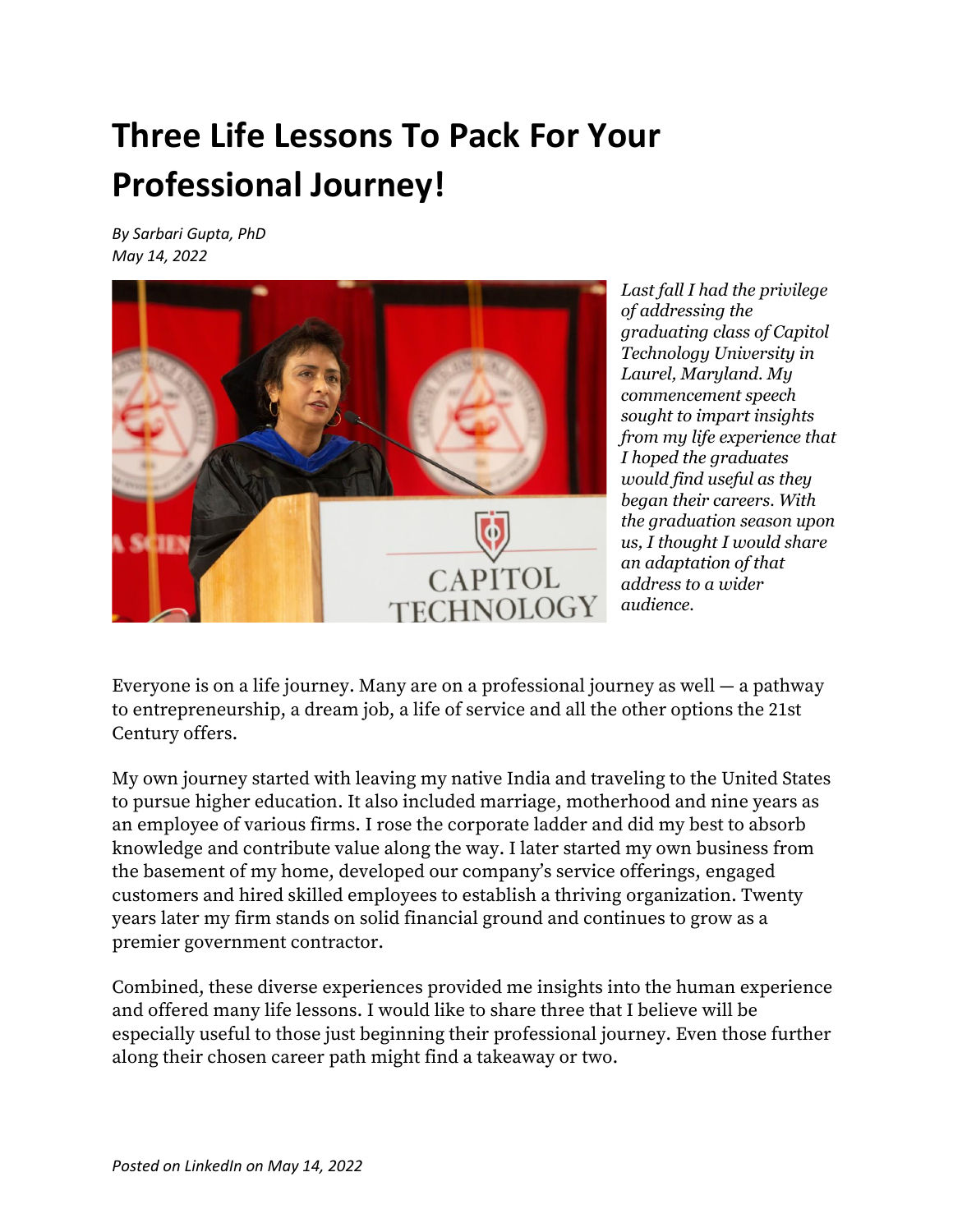## **LESSON 1**

#### *Respect yourself.*

You must first hold yourself in esteem before you can garner the respect of others. Do some soul searching and identify your core values and beliefs. Then, live your life in a way that respects and honors those values and beliefs.

C.S. Lewis wrote, "Integrity is doing the right thing, even when no one is looking." We almost always know what the "right thing" is. We all possess that inner voice that alerts us to right and wrong based on our unique value system.

*Always* listen to that inner voice! It is the truest reflection of you as a person, distinguishing actions to take from those to avoid. Often, it speaks based on imperceptible environmental cues we do not fully comprehend. Some call that voice intuition. Follow your intuition when seeking answers or making decisions.

From a professional perspective, find a line of work and a company culture that align with your values and capabilities. Across my life and career, I've often experienced work situations and decisions that made me feel uncomfortable. But, when I listened to my inner voice, I always found the wisdom to act in ways that aligned with my values. It not only calmed my spirit but also increased my sense of inner strength.

## **LESSON 2**

#### *Show that you care.*

Care can be expressed in many ways as you proceed on your professional journey. It could be as simple as taking pride in your work and work products. Always treat each task or project as an opportunity to add value. When it is obvious to you that you have added value, others will see it too. Put your best effort forward every time and you will reap magical rewards. You will be noticed and remembered.

Showing that you care can be expressed in other ways, too. One form of caring is embracing your organization's underlying mission and working closely with your peers to fulfill it. So, too, is getting to know coworkers and supervisors as human beings and offering them help and support when needed.

A caring spirit motivated by altruism can lead to advancement, greater responsibility and leadership roles. It also can help you create a network of connections with likeminded professionals who could be the source of new career opportunities or pathways to collaborative endeavors. Most important, caring yields a sense of fulfillment from your career.